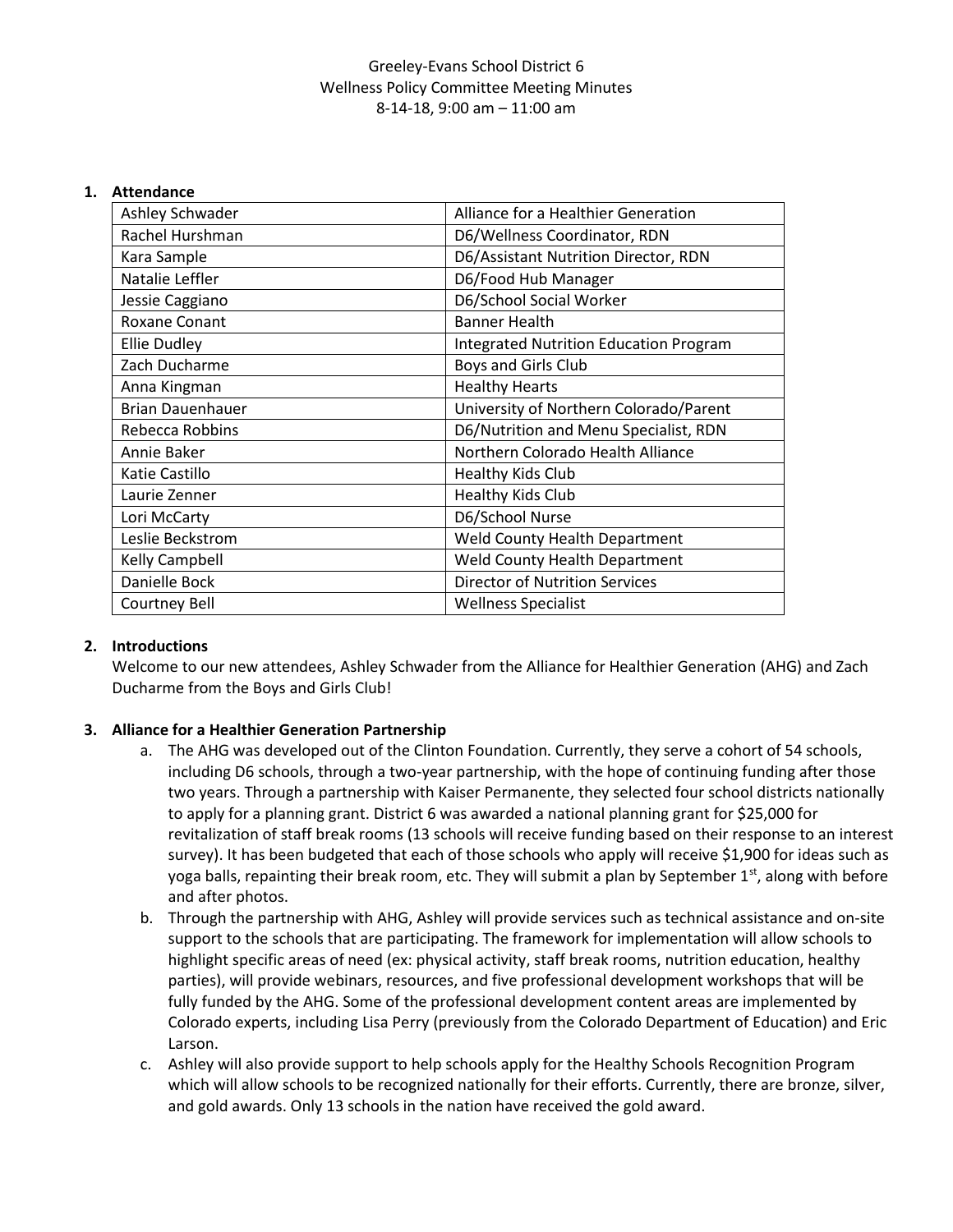- **4. Healthy Kids Colorado Survey- Snapshot review**: at the last meeting we reviewed only the mental health section, but we dove into each participating school plus district level results in that section (*see June meeting minutes for important info*). After that meeting the Snapshot reports were released which are only about 4 pages long for each level (middle and high schools) and compare our district level responses to the state level data.
	- a. The committee was asked to look through the data and share out anything they found surprising about the data. Note that only high school level was reviewed as middle school participation was less than 30% and not considered a representative sample. Some data points included:
		- *i.* Only 28.1% of students stated they "ate a vegetable 1 or more times a day in the past 7 days," and only 32.3% of students stated they "ate fruit 1 or more times a day in the past 7 days." This was statistically significant (meaning the results are likely to not have occurred by chance or error) and are lower than the state average (44.2% and 42.2%, respectively). Danielle noted that in high schools, we are only serving meals to 25% of high school students. Many students are eating lunch off-site at fast food restaurants. Kelly asked if it was possible to offer a free fruit or vegetable during passing periods. A few barriers to implementing free fresh fruit and vegetables include: school culture around time spent loitering in hallways, not being permitted to serve up until the bell rings (due to students being late), and the snacks not being reimbursable. A compromise might be to offer the Fresh Fruit and Vegetable program to administrators in high school buildings so they have fruit/veg on their desk for staff or students. This would be similar to the Candy Jar Swap program (swap a candy jar with a bowl of fruit) started by a dietetic intern a few years ago. Cost would be \$0.25-0.30 per piece of fruit/veg. *Courtney and Rebecca will research to see if this is financially feasible.*
		- ii. Only 40.7% of students "have PE class at least 1 day per week, on average," compared to the 43.7% state average. In Greeley, students are required to take PE for two semesters, however, if they play a sport that drops the requirement down to one semester. Additionally, in some schools (particularly elementary), students only have PE one day/week.
		- iii. Some were surprised that 20.5% of students used marijuana in the last 30 days (compared to 19.4% statewide. This was not statistically significant). A school social worker noted that they thought it would be higher.
		- iv. A large percentage of students (33.2%) skipped school at least one day per month, compared to 22.8% statewide. These results were statistically significant.
		- v. Only 62.7% of students described their grades as mostly A's and B's, compared to 77.5% statewide (statistically significant).
		- vi. D6 student use of electronic vapor products was lower than state level (statistically significant) at 18.8% vs 27.0%. *Rachel will share this with Tobacco Free Weld.*
	- b. **How to share data results?** HKCS only shared the results with Rachel, Stacie Datteri, Rhonda Haniford, Wes Tuttle, Superintendent and Principal at each school. For Smart Source, only the student wellness team leader at that school has received. Rachel showed the committee an infographic that Jefferson County Public Schools (JeffCo) created to share their Smart Source results, specifically those that tie directly into their local wellness policy. The committee recommended:
		- *i. Share tobacco data with the Youth Tobacco Coalition*
		- *ii. Share the safety section with the school/safety resource officers*
		- *iii. Prioritize data by what is important to the district and share stories that align with that data*
		- *iv. Because the district is implementing Sources of Strength in high schools, create infographic to highlight some of the relevant and important data points and showing that we're doing something*
		- *v. Funnel infographic through Cabinet, Communications Department, and administrators. Message needs to be specific and honed in. We want it to be as clear and as precise as possible if we plan to share with the community, as well as include what we are doing prior to receiving the data, as well as what we are doing in response to the data.*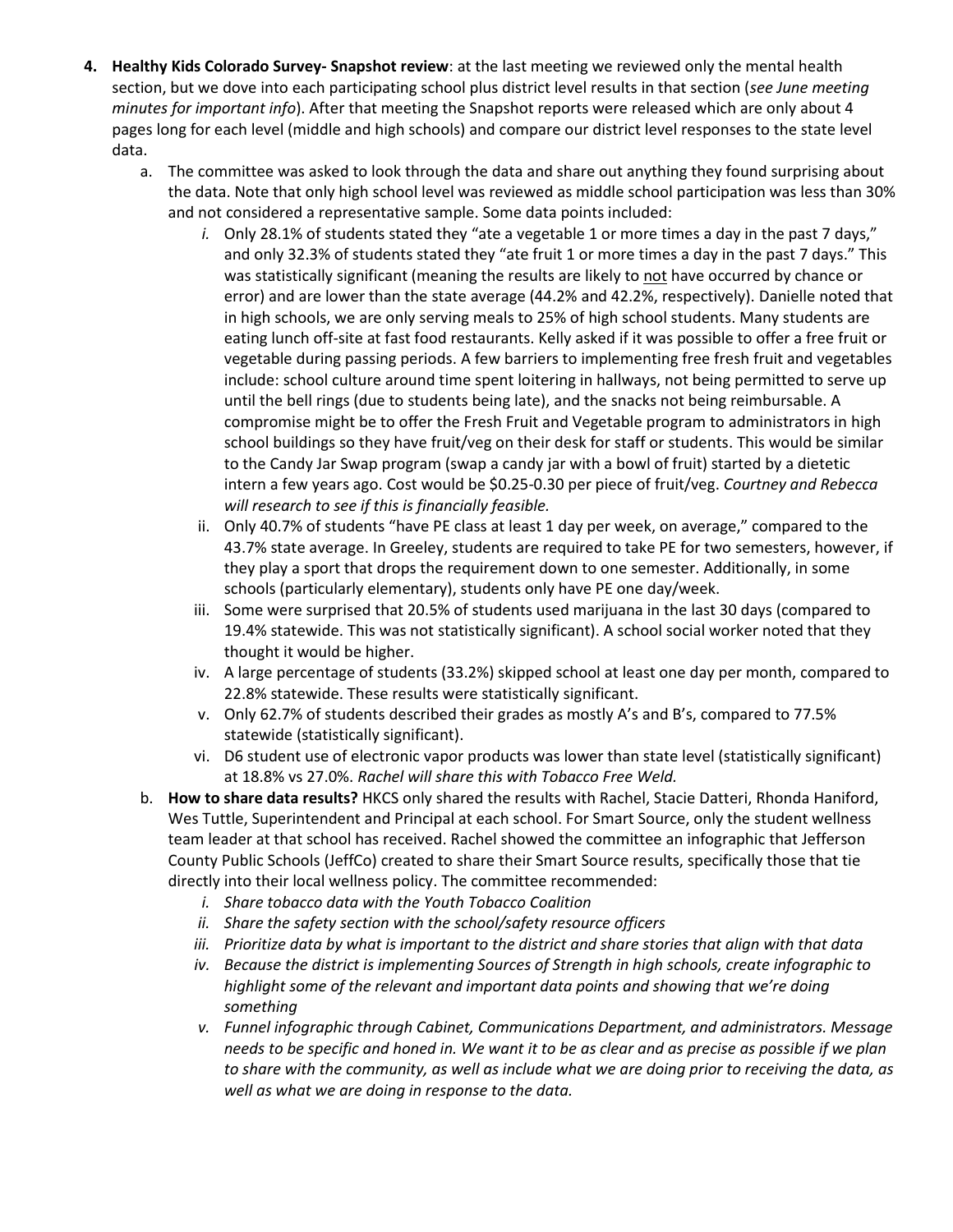### **5. Smart Source**

- a. The committee was separated by their respective Action Teams (Cafeteria/Recess, Physical Activity/Summer Programming, and Nutrition Education). Mental health data was reviewed at the last meeting. The teams looked at their Smart Source data and picked the "most surprising areas, positive results, and areas for improvement) portions of the data.
- b. Physical Activity/Summer Programming
	- i. Looking across your Smart Source data, what surprises you the most about the results?
		- 1. Elementary: 91% of schools reported having before school physical activity opportunities (74% regional, 67% state).
		- 2. Elementary: Schools reported that students receive 70 minutes of P.E. per week. The recommended number of physical activity minutes is 150 minutes. This is too low and less than the state average (85 minutes)
		- 3. Elementary: 91% of school reported that PE teachers had undergraduate training in P.E. (compared to 82% regionally and 76% statewide). Only 9% of schools reported having graduate training in P.E. (compared to 13% regionally and 16% statewide)
		- 4. Elementary: Average recess minutes reported by schools (K-5) is 35 minutes (kindergarten) and 31 minutes ( $1^{st}$  through  $5^{th}$ ). This is lower than the state average (38, 36, 34, 32, 31, 30 minutes for K-5, respectively).
		- 5. Elementary: 55% of schools reported that recess is rarely taken away as punishment. 45% of schools reported that recess is taken away to make up for lost instructional time. Both of these data points should be 0.
	- ii. What are some of the most positive results? What are some potential actions you could take to leverage these strengths?
		- 1. 64% of elementary schools reported that they have a policy that prohibits taking away recess as punishment for misbehavior (16% regional, 20% state)
		- 2. Elementary: 91% of schools reported having before school physical activity opportunities (74% regional, 67% state).
		- 3. 100% of secondary school noted they required P.E. teachers to have licensure with an endorsement in P.E. (compared to 86% regionally and 81% statewide).
		- 4. Some actions we could take: implement professional development at the secondary level related to physical education and physical activity. *Courtney will talk with UNC and D6 PE teachers to see what types of resources or topics are needed at the secondary level. Courtney will also connect with P.E. teacher at Jackson to see how sharing his story helped change the culture around taking recess away as punishment.*
	- iii. What are some areas for improvement based on these results? What are some potential actions you could take to address these areas?
		- 1. Secondary: Figure 2.4.1 states that schools reported an average of 259 average minutes per week of P.E. offered per student. This is only for students who are enrolled/required to take their two semester of P.E. In the next figure, schools state that students are in moderate to vigorous P.E. 70% of the time. This is too low considering that students are not enrolled in P.E. throughout their entire tenure of high school and may not receive P.E. or physical activity daily.
		- 2. Elementary: Schools reported that students get an average of 70 minutes per week of physical education. This should be 150.
- c. Nutrition
	- i. Looking across your Smart Source data, what surprises you the most about the results?
		- 1. Elementary: D6 schools had less time for breakfast than other districts (21 minutes vs 31 minutes regionally versus 28 statewide). This could be due to alternative breakfast programs, such as Breakfast in the Classroom.
		- 2. Elementary: 88% of schools reported that they prohibited advertising of unhealthy foods (versus 55% regionally and 45% statewide).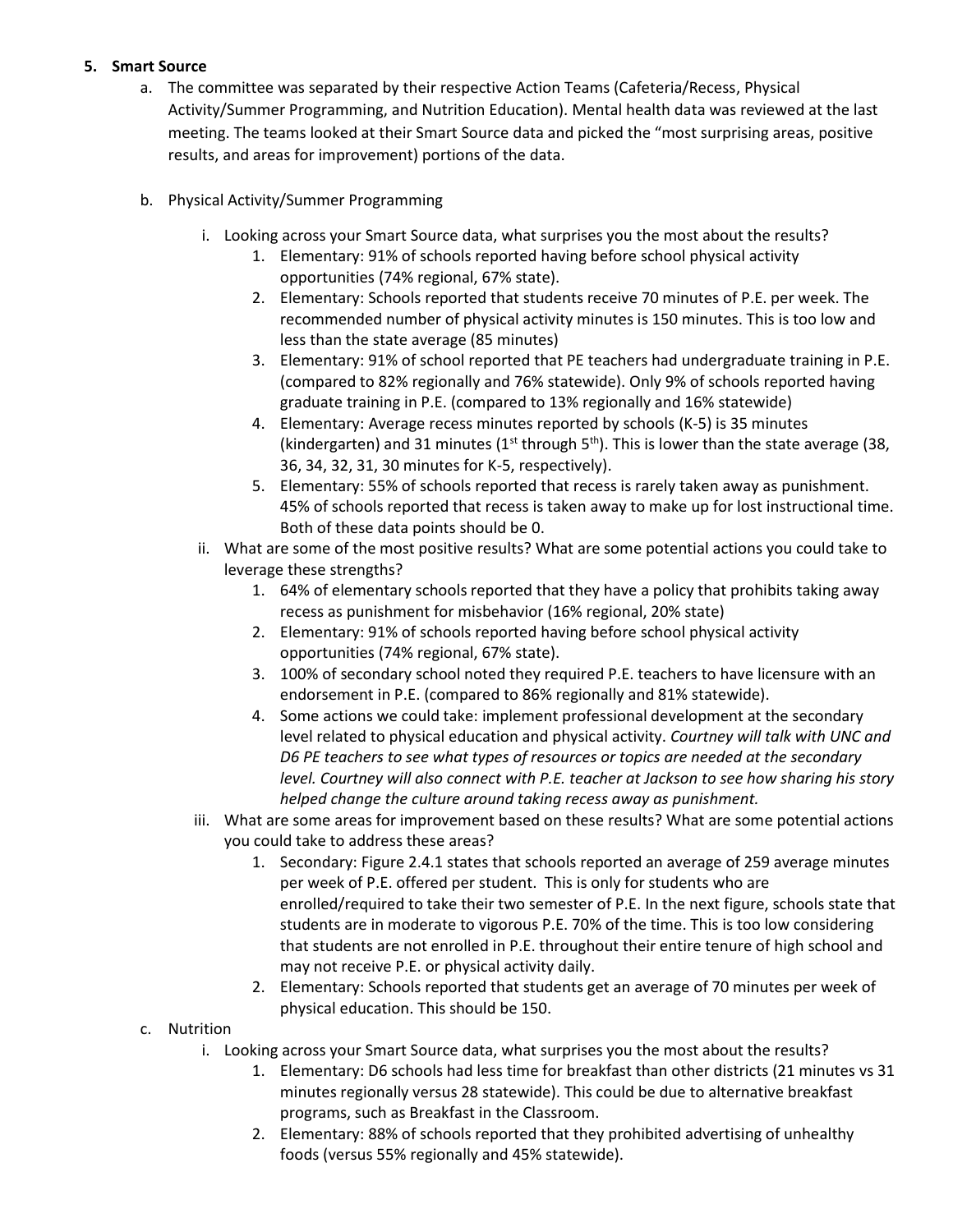- 3. Elementary: 63% of schools reported that they prohibit the use of food as a reward (versus 36% regionally and 27% statewide). More D6 schools (compared to regional and statewide data) reported that they require predominately healthy foods and beverages for celebrations and require non-food or healthy food school-sponsored fundraisers.
- 4. Secondary: Compared to regional and state data, most of our high schools reported adopting food-related policies. For example, only 63% reported that they required predominately healthy foods and beverages for celebrations (versus 38% regionally and 39% statewide). Of our high schools, 63% reported that they prohibit the use of food as a reward (versus 36% regionally and 27% statewide).
- 5. 100% of our high schools reported energy drinks are not served on campus
- ii. What are some of the most positive results? What are some potential actions you could take to leverage these strengths?
	- 1. Elementary: 100% of our schools reported offering a self-serve salad bar (versus 93% regionally and 72% statewide).
	- 2. Elementary: 75% of schools reported serving locally or regionally grown food (versus 69% regionally and 55% statewide).
	- 3. Elementary: 50% of school reported that they planted a school food or vegetable garden (versus 31% regionally and 28% statewide).
- iii. What are some areas for improvement based on these results? What are some potential actions you could take to address these areas?
	- *1.* Just because there is a policy/recommendation, it does not mean teachers are still following. *Courtney will research methods to monitor policy.*
	- 2. Make language more "firm," such as changing "encourage" into "prohibit." *Rachel will research if this is feasible.*
	- 3. Make nutritious foods (such as fruit) priced lower than non-nutritious foods. *Rebecca will research to see if this feasible.*
- d. Cafeteria and Recess Environment reviewed Health Education section
	- i. Looking across your Smart Source data, what surprises you the most about the results?
		- 1. 0% of elementary schools reported suicide prevention as a health education topic (compared with 24% regionally and 30% statewide); only 50% at K-8.
	- ii. What are some of the most positive results?
		- 1. Practices to ensure quality health education were high at elementary level
		- 2. 100% of secondary level health ed teachers report having annual training
		- 3. At secondary level, average minutes of health education offered per student is higher than region or state
		- 4. Requirements for secondary level health ed teachers is higher than region or state
	- iii. What are some areas for improvement based on these results? What are some potential actions your school could take to address these areas?
		- 1. Need suicide prevention at elementary level!
		- 2. Need middle school health! Only 25% offer health ed course

#### **6. Implementation Plan: Action Teams – Pick Your Strategy**

- a. The committee was given the opportunity to change, switch, or develop a new action team. The teams decided to stay the same. Each action team planned what they will do for the year. Below you will find a brief summary of what each team plans to accomplish in the 2018-19 school year, based on objectives in the Wellness Policy Implementation Plan.
- *b. If you have not joined an action team, be sure to let Courtney or Rachel know. Teams meet between quarterly full committee meetings and provide progress on policy objectives at quarterly meetings*
	- i. Cafeteria and Recess Environment: Will work on ordering posters/banners to place in high school cafeterias to help inform students about the choices they are making. They also plan to target high performing K-5 schools to expand seated meal time during lunch. Last, they plan to increase the number of schools participating in recess before lunch for all grade levels.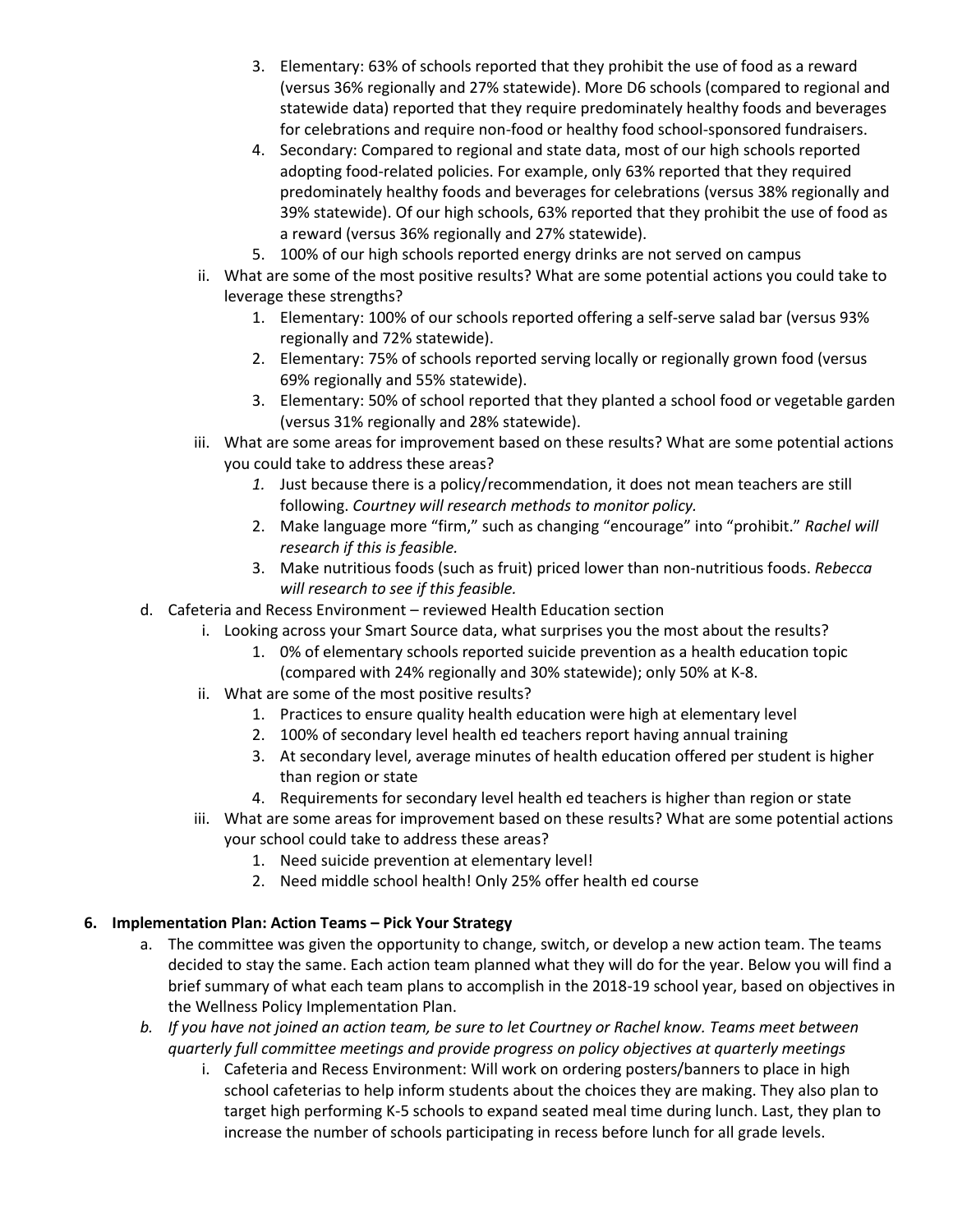- ii. Physical Activity/Summer Programming: This team will focus on finding at least one school that would like to implement All School Movement (similar to Red Hawk Elementary, located in Erie, CO, that created a bell schedule that included school-wide movement breaks. This is believed to have led to increased test scores).
- iii. Nutrition Education: Plans to send out teacher/parent newsletter, work on Farm to School garden curriculum, and work on promoting Growing Grounds at Bella Romero K-3

# **7. Communication Plan: Student Wellness Newsletter**

- a. Due to time, the groups were given a calendar during the implementation plan section. They were asked to help fill out topics to put in the newsletters (two separate newsletters – one for parents, one for teachers).
	- August: SHAC, Back to School Kickoff (add highlights), Breakroom grants (shout out to awardees), gardens
	- September: Walk to School Day promotion, Healthy Halloween Contest promotion, More Matters Fruits and Vegetables (healthysd.gov), Health and Kindness Heroes sign up, Day for Kids (Boys and Girls Club of Weld County – September 15, 10 am – 2 pm)
	- October: Healthy Halloween Contest, National School Lunch Week, Walk to School Day
	- November: Healthy Holiday recipes, highlights (schools that are doing activities or parties)
	- December: Healthy Holiday recipes, 5210 challenge sign-up
	- January: 5210 promotion, Healthy Valentine's Day contest promotion
	- February: 5210 challenge, Healthy Valentine's Day contest, Heart Awareness Month (Healthy Hearts)
	- March: National School Breakfast Week, National Nutrition month, Bike to school Day promo
	- April: Bike to School Day promo, Healthy Kids Run Series sign-up
	- May: Growing Grounds promotion, Bike to School Day event, Fit Families sign-up
	- June: Summer programs
	- July: Summer programs, UNC Pal Academy
	- Reoccurring: Cooking Matters, Free cooking classes (CSU), highlights (school shout outs), upcoming events, recipes (D6 Chef in the Classroom), Action for Healthy Kids parent information, Sources of Strength
- *b. Rebecca and Courtney will develop a calendar based on this feedback. We will work on a plan to delegate content writing to interns, as needed.*

## **8. Updates**

- *a.* SHAC Update: Nydia and Mikyla, students in SHAC, presented to the committee the two project ideas that SHAC developed based on data collected from peers. The first project idea is an awareness week. They would like for students to wear color-coordinated t-shirts during awareness week. Many students indicated on the survey that they prefer methods such as individualized counseling versus speakers or assemblies. The awareness week would allow students to talk with others. The SHAC students would like to collect more data on what mental health means to each student. When they gain a general idea of this, they want to have a kickoff with slogans for each (each week would align with a mental health topic). The second project idea is to create a video about mental health. SHAC would research how to best reach this audience and at the end of the video, they would like to provide resources and create a website. They would use stories to connect with the audience and generate discussion. They want to impact students by letting students know they are not alone, reduce stigmas, and have a discussion around mental health. They would share the video through social media and YouTube. These two projects will be narrowed down to one and we are planning to implement later in the school year. *Courtney will invite Jessie Caggiano to the SHAC meeting so she can talk about Sources of Strength and work on developing a partnership with the SHAC group.*
- b. Committee Expectations: Kara thanked the committee for being at the meeting and noted that morning meetings seem to fit our community partners' time better but unfortunately excludes the teachers who serve on the committee. The meetings are set and sent out, so if you cannot make it, please let us know. *We need people who are committed and can make the majority of the meetings.*